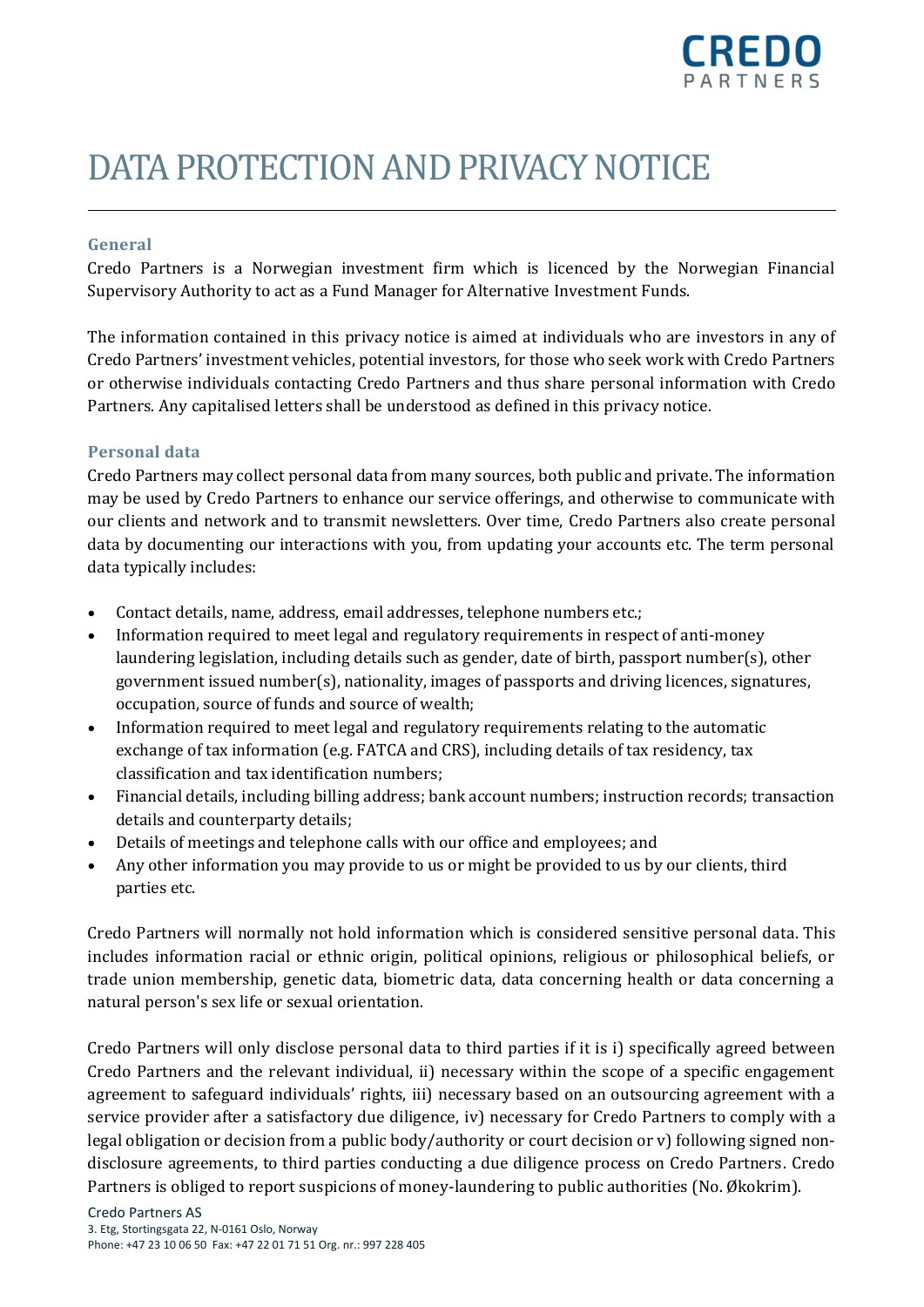

Credo Partners will only store personal data for as long as it is necessary to fulfil a legitimate purpose for which Credo Partners collected it, or as necessary for fulfilling any statutory retention period according to for example anti-money laundering-, bookkeeping- or accountancy legislation. After any statutory retention period, Credo Partners will either delete or destroy the relevant personal data permanently or irreversibly anonymise this information.

# **Handling personal data – data processing**

Credo Partners will primarily Process your personal data within the EU/EEA. If Credo Partners engages third-party service providers domiciled outside the EU/EEA, Credo Partners will act with due diligence to ensure that your personal data is processed in a manner that ensures security and confidentiality. Should in our opinion this not be possible, Credo Partners will not share your personal data without your consent.

If Credo Partners holds any of your personal data, you:

- i) may request information from Credo Partners on how we Process your personal data
- ii) may request that Credo Partners amends, completes and rectifies your personal data should you believe information is wrong or misleading
- iii) may request that Credo Partners does not use your personal data for direct marketing
- iv) may request that Credo Partners disclose designated parts of your personal data to a third party that you instruct.
- v) may request that Credo Partners deletes personal data. Note however, that Credo Partners may be obligated by law to keep certain information for a certain period of time.
- vi) have the right to be notified by Credo Partners of a personal data breach which is likely to result in your personal data being available for unwanted third parties.

If you are dissatisfied with Credo Partners's Processing of your personal data you may file a complaint with the Data Supervisory Authority of the country where you live or work, or with those regulating any of Credo Partners's entities.

## **Legitimate purpose**

Credo Partners is required by law to control the identity of its clients and their ultimate beneficial owners, and from time to time their source of wealth and other related information. This is an example of a legitimate purpose of which there are several.

There are a number of legitimate purposes in the operation of Credo Partners's business:

- Financial crime prevention
- FATCA/CRS reporting
- Client / investor onboarding
- Issuing contractually agreed reports etc. to you
- Legal compliance
- Legal proceedings
- Risk management
- Relationship management
- Security, work related to securing data, electronic systems etc.